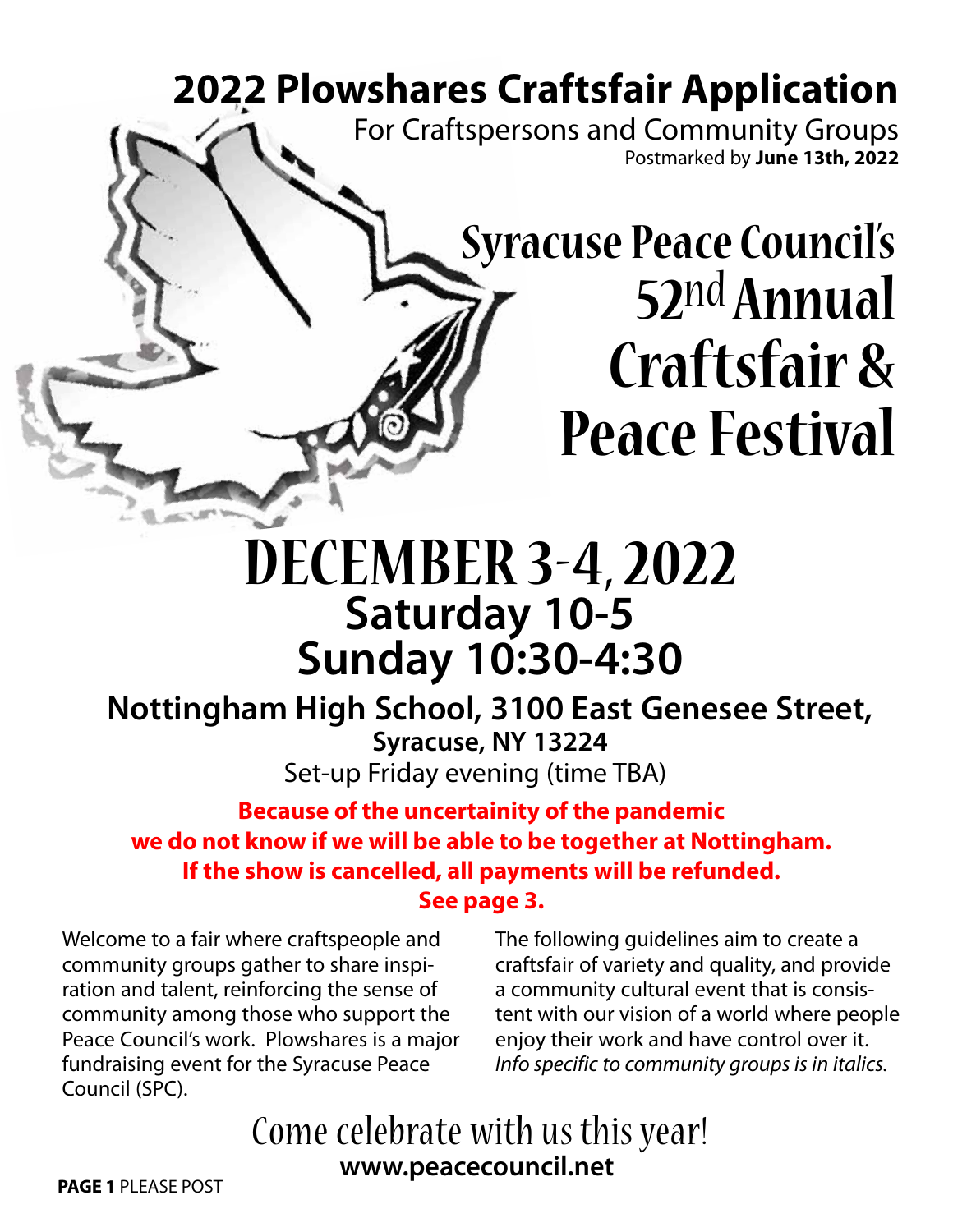### **display space and fees**

**See page 3 for booth sizes and fees.** Renting more than one space is not permitted. Your storage and access needs **must** be contained within the designated boundaries of your space. Please understand that no space is provided between booths. You and your customers must be able to enter and exit your booth within the space you have rented. Electricity is available on a limited basis (\$15 fee). Chairs will NOT be provided. you must provide your own CHAIRS AND TABLE(S).

### **publicity**

We do extensive publicity through local papers, lawn signs, posters, mailings, fliers, calendar listings in periodicals and social media, plus TV and radio announcements. We will send you posters to put up in your area and postcards that you can send to your patrons. Digital resources for additional publicity will be available at http:// www.peacecouncil.net/plowshares.

### **Craft show participation**

**Applicants must staff their own displays**, sell only their own work, and be present for the entire show. No packing up until the show is over.

 Part of the participation fee is providing one item representing the mid-range of your merchandise. This piece will be sold at the **SPC CRAFTS TABLE** with proceeds directly supporting the work of SPC.

#### **Work displayed must be consistent with work juried.**

**Plowshares Raffle** No raffle other than the PLOWSHARES RAFFLE is permitted. Our raffle is an important SPC fundraiser.

### **application guidelines**

Additional applications are available on the web at www.peacecouncil.net/plowshares.

- We seek a balanced show with a variety of quality crafts; as such, some categories may be limited. **Preference will be given to applications from Central New York.**
- Plowshares is a juried show. We seek crafts that are consistent with the Peace Council's political and social philosophy. For example: no to toy guns; yes to dolls that reflect the diversity of our community. SPC reserves the right to designate a small number of spaces independent of the jury process.
- Plowshares is an opportunity for us to share the work of our own hands. To that end, no kits or manufactured items may be sold. Crafts must be made primarily by the craftsperson's or *community group members' own hands. Aside from logo items, Community Groups must clear all sale items with the Plowshares Committee before the show.*
- We respect traditional crafts and those who create them as a means of cultural expression and livelihood. For example, we only accept Native American style crafts if made by Native American craftspeople.
- Many shoppers, especially children, are looking for crafts that are inexpensive. Having a range of prices will be much appreciated by these buyers and may provide more sales. Seconds, for example, usually sell quite well.
- A small number of spaces will be set aside for groups of several craftspeople. EACH PERSON MUST APPLY INDIVIDUALLY. SEND ALL THE APPLICATIONS AND FULL PAYMENT TOGETHER IN THE SAME ENVELOPE. Take care to use enough postage. All craftspeople must attend both days.

#### **QUESTIONS?**

Contact Lanny Freshman – senex401@gmail.com or 315.382.9524 or Beth Mosely – hoganfamli@aol.com or 315.383.8099

#### **every year Plowshares grows in popularity...**

The last few years we have received many more applications than available spaces. With our anonymous jury process, even some folks who have been with us for years may not get a space. We wish everyone could be included and hope that

whatever happens you will connect in some way to Plowshares this year. We welcome your thoughts about how to promote quality, diversity and fairness to all that apply. – *the Plowshares Committee*

# About the Syracuse Peace Council

**Synacuse Peace** Council (SPC), founded in 1936, is an antiwar/social justice organization. We are community-based,<br>
SYRACUSE PEACE COUNCIL (SPC), founded in 1936, is an antiwar/social justice organization. We are communit autonomous and funded by the contributions of our supporters. Our political values and personal lives shape and reflect each other. In both we are committed to nonviolent means of conflict resolution and to a decision-making process that responds to the needs of us all.

Please visit our website for more information. **www.peacecouncil.net**

**MMMMMMMMMMM** 

**PAGE 2 INFO**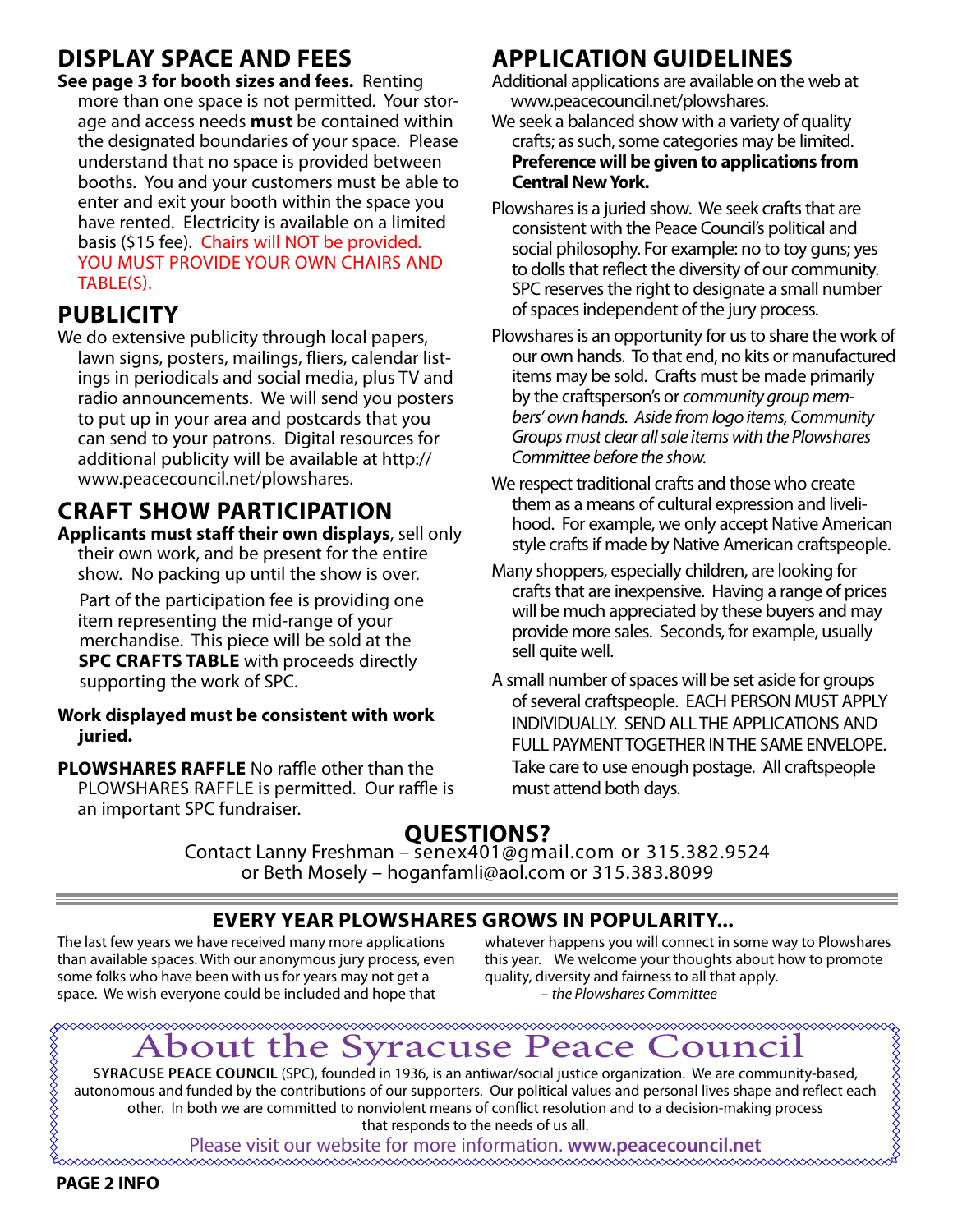### **PLEASE PRINT Check one:** \_\_ **Craftsperson** \_\_ **Community Group** \_\_ **Under 18?**

ADDRESS\_\_\_\_\_\_\_\_\_\_\_\_\_\_\_\_\_\_\_\_\_\_\_\_\_\_\_\_\_\_\_\_\_\_\_\_\_\_\_\_\_\_\_

Business Name

EMAIL

WEBSITE\_\_\_\_\_\_\_\_\_\_\_\_\_\_\_\_\_\_\_\_\_\_\_\_\_\_\_\_\_\_\_\_\_\_\_\_\_\_\_\_\_\_\_\_

TELEPHONE:

\_ Check here if you DO NOT want phone # published in program or on web site.

HOW DO YOU WANT TO BE LISTED IN THE PROGRAM? \_ under a business name or \_ your proper name? **REQUIRED Vehicle Information:** Make/Model & License Plate # (To help us regulate parking at the school.)

*COMMUNITY GROUP NAME\_\_\_\_\_\_\_\_\_\_\_\_\_\_\_\_\_\_\_\_\_\_\_\_\_\_\_\_\_*

#### **INFO & INSTRUCTION** *\_\_\_\_\_\_\_\_\_\_\_\_\_\_\_\_\_\_\_\_\_\_\_\_\_\_\_\_\_\_\_\_\_\_\_\_\_\_\_\_\_\_\_\_\_\_\_\_\_\_\_*

**FEES** Display space fees below.

INFO & INSTRUCTIONS<br>FEES Display space fees below.<br>• Make checks & money orders payable to Syracuse Peace Council (SPC). ■ Make checks & money orders payable to Syracuse Per<br>
Council (SPC).<br>
● Applications will **not** be processed without payment.

\_\_\_\_\_\_\_\_\_\_\_\_\_\_\_\_\_\_\_\_\_\_\_\_\_\_\_\_\_\_\_\_\_\_\_\_\_\_\_\_\_\_\_\_\_\_\_\_\_\_\_

- 
- Applications will **not** be processed without payment.<br>● Checks & money orders can be post-dated and will **not** be deposited until acceptance notice is given. Notification of acceptance will be **emailed** by the end of July.<br>
• Cancellations before November 1st will receive a refund, miacceptance will be **emailed** by the end of July.
- nus a \$25 fee. No refunds will be made after November 1st.

#### **Submitting the Application & Photos**

- .**Application & payment must be postmarked by June13, 2022 (No drop-offs)**. Applications received after June 13, will be placed on a waiting list for possible subsequent review. Best to apply early. LOLE (NO GIOP ONS). Repheations received arter same 15,<br>
will be placed on a waiting list for possible subsequent<br>
review. Best to apply early.<br>
■ If you need help with the images call Karen at 315.469.0403, mi is e placed on a wanting instruct possible subsequent<br>review. Best to apply early.<br>● If you need help with the images call Karen at 315.469.0<br>● Only items shown in photos & described on p. 4 will be
- 
- juried, so please choose photos carefully and submit them exactly as directed.
- \_\_\_\_\_\_\_\_\_\_\_\_\_\_\_\_\_\_\_\_\_\_\_\_\_\_\_\_\_\_\_\_\_\_\_\_\_\_\_\_\_\_\_\_\_\_\_\_\_\_\_ \_\_\_\_\_\_\_\_\_\_\_\_\_\_\_\_\_\_\_\_\_\_\_\_\_\_\_\_\_\_\_\_\_\_\_\_\_\_\_\_\_\_\_\_\_\_\_\_\_\_\_
- . Please do not plan to sell any items not shown in your photos and/or described on p. 4.
- . *Images are not necessary for community group logo items.*

- **Summary Checklist** Education Checklist and **Check Check Check Check Check Check Check Check Check Check Check Check Check Check Check Check Check Check Check Check Check Check C YOUR BOOTH**, plus five (5) pictures that encompass every type of item you will be selling. More than one item can be in a photo.<br>—All photos should be high quality images of at least 1,000
- pixels on one side (not too small) and **must** be JPEG digitally submitted to plowshares@peacecouncil.net. **All photos** must be emailed for easy review by jury. No CDs accepted. Images must be submitted anew every year.<br>Please number your images in the same order as listed on
- page 4. SEND to plowshares@peacecouncil.net. In the subject line put the word "photos" followed by your name. \_Application completed and mailed (DO NOT EMAIL) **with**
- check or money order. (Postmarked by June 13, 2022.  **No dropping off at SPC office.)**

#### **In case the the craftsfair needs to be canceled, I want my payment:** Check one: \_\_**sent back to me** \_\_**destroyed** \_\_**donated to the Peace Council**

| <b>DISPLAY SPACE</b><br><b>AND FEES</b><br>NO DOUBLE SPACES                   | $\left( \mathbf{A}\right)$<br>EET | $\bigcirc$<br>EET<br>$\overline{\phantom{0}}$ | AISLE<br>$\circled{c}$<br>FEET<br>$\overline{\phantom{0}}$ | $^\text{\textregistered}$<br>EET<br>$\overline{ }$ | <b>CORNER</b><br>AISLE                     |  |  |
|-------------------------------------------------------------------------------|-----------------------------------|-----------------------------------------------|------------------------------------------------------------|----------------------------------------------------|--------------------------------------------|--|--|
|                                                                               | 4 FEET                            | 7 FEET                                        | 10 FEET                                                    | 10 FEET                                            |                                            |  |  |
| Please check off your display space choice and circle other applicable items. |                                   |                                               |                                                            |                                                    |                                            |  |  |
| <b>SIZE</b><br>Aisle Frontage x Depth                                         | <b>CRAFTS-</b><br><b>PERSON</b>   |                                               | <b>COMMUNITY GROUPS</b><br>Not Selling Item(s)             |                                                    | <b>COMMUNITY GROUPS</b><br>Selling Item(s) |  |  |
| $A_4$ 'wide x 7' deep                                                         | \$55                              | \$30                                          |                                                            |                                                    | \$55                                       |  |  |
| $B_{1}$ /wide x 7' deep                                                       | \$125                             |                                               | not available                                              |                                                    | \$125                                      |  |  |
| $C_{\text{10}}$ 10'wide x 7' deep                                             | \$190                             |                                               | not available                                              |                                                    | not available                              |  |  |
| <b>D</b> Corner 10'wide x 7'deep $$225$                                       |                                   |                                               | not available                                              |                                                    | not available                              |  |  |

\_\_\_\_\_I/we prefer wall space if available \_\_\_\_\_My/our display uses high shelves or canopy

 $_1$  am sharing my space with: (separate application required for each person)

\_\_Electricity \$15 \$15 \$15

SEND ALL THE APPLICATIONS AND FULL PAYMENT TOGETHER IN THE SAME ENVELOPE.

 $\Box$  If possible, I would like to be next to:

\_\_Special needs or requests:\_\_\_\_\_\_\_\_\_\_\_\_\_\_\_\_\_\_\_\_\_\_\_\_\_\_\_\_\_\_\_\_\_\_\_\_\_\_\_\_\_\_\_\_\_\_\_\_\_\_\_\_\_\_\_\_\_\_\_\_\_\_\_\_\_\_\_\_\_\_

 **\_\_Please send me (up to 24) postcards for publicity. If you want more, call Rae at 315.445.2840.**

Digital resources for additional publicity available in August at www.peacecouncil.net/plowshares.